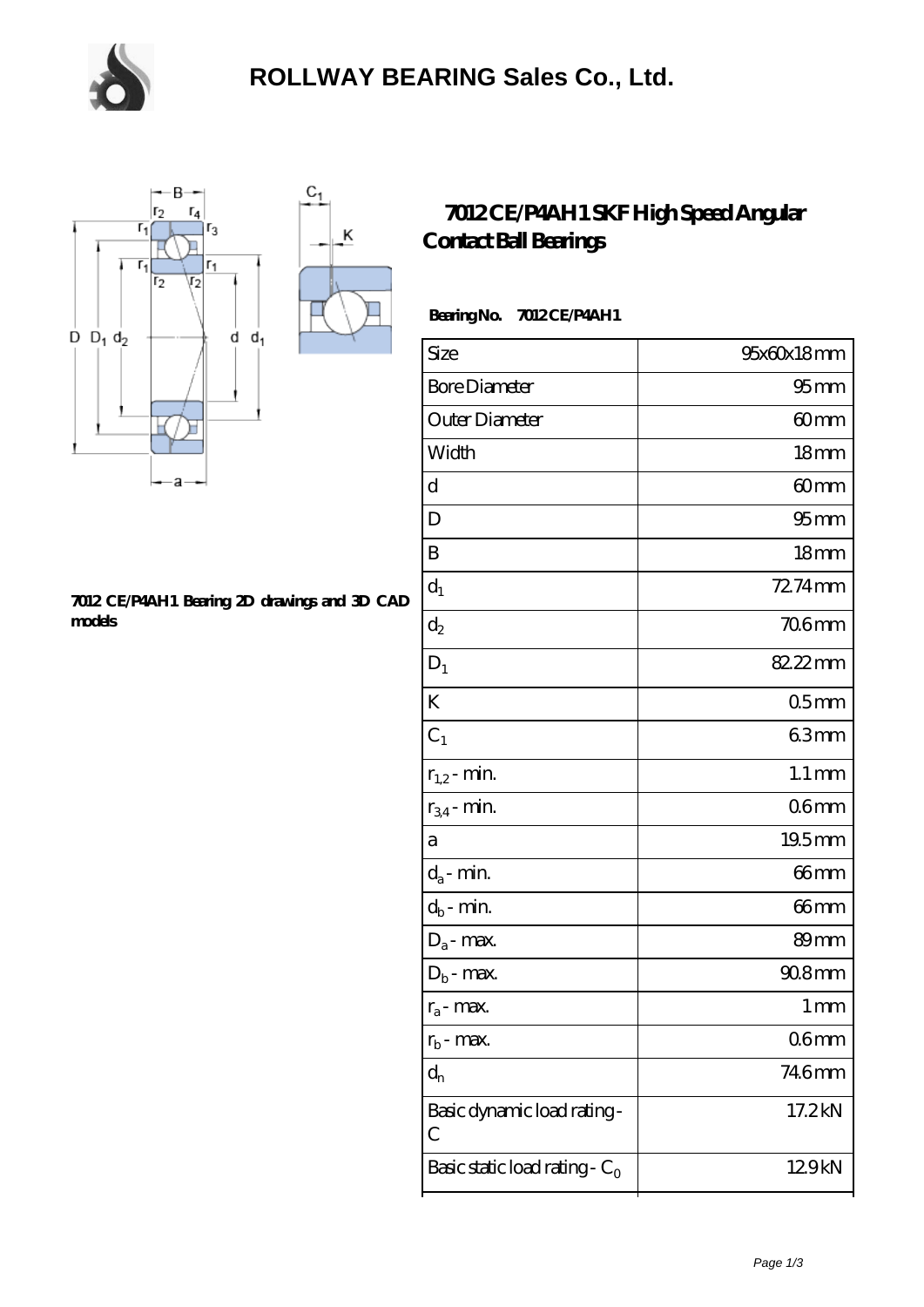

# **[ROLLWAY BEARING Sales Co., Ltd.](https://m.chooseyourcufflinks.com)**

| Fatigue load limit - P <sub>u</sub>      | 054kN                 |
|------------------------------------------|-----------------------|
| Limiting speed for grease<br>lubrication | 2000 <sub>r/min</sub> |
| Limiting speed for oil<br>lubrication    | 31000mm/min           |
| Ball - $D_w$                             | 7.938mm               |
| $Ball - z$                               | 25                    |
| $G_{ref}$                                | 5.3cm3                |
| Calculation factor - $f_0$               | 85                    |
| Preload class $A - G_A$                  | 92N                   |
| Preload class $B - G_R$                  | 275N                  |
| Preload class $C - G_C$                  | 550N                  |
| Calculation factor - f                   | 1.08                  |
| Calculation factor - f                   | 1                     |
| Calculation factor - $f_{2A}$            | 1                     |
| Calculation factor - $f_{2B}$            | 1.03                  |
| Calculation factor - $f_{\chi}$          | 1.05                  |
| Calculation factor - $f_{HC}$            | 1                     |
| Preload class A                          | 48N/micron            |
| Preload class B                          | 75N/micron            |
| Preload class C                          | 101 N/micron          |
| $d_1$                                    | $72.74$ mm            |
| $\mathrm{d}_2$                           | 706mm                 |
| $D_1$                                    | 82.22mm               |
| $C_1$                                    | 63mm                  |
| $r_{1,2}$ min.                           | $1.1 \,\mathrm{mm}$   |
| $r_{34}$ min.                            | 06 <sub>mm</sub>      |
| $d_a$ min.                               | $66$ mm               |
| $d_b$ min.                               | 66mm                  |
| $D_a$ max.                               | 89mm                  |
| $Db$ max.                                | $908$ mm              |
|                                          |                       |